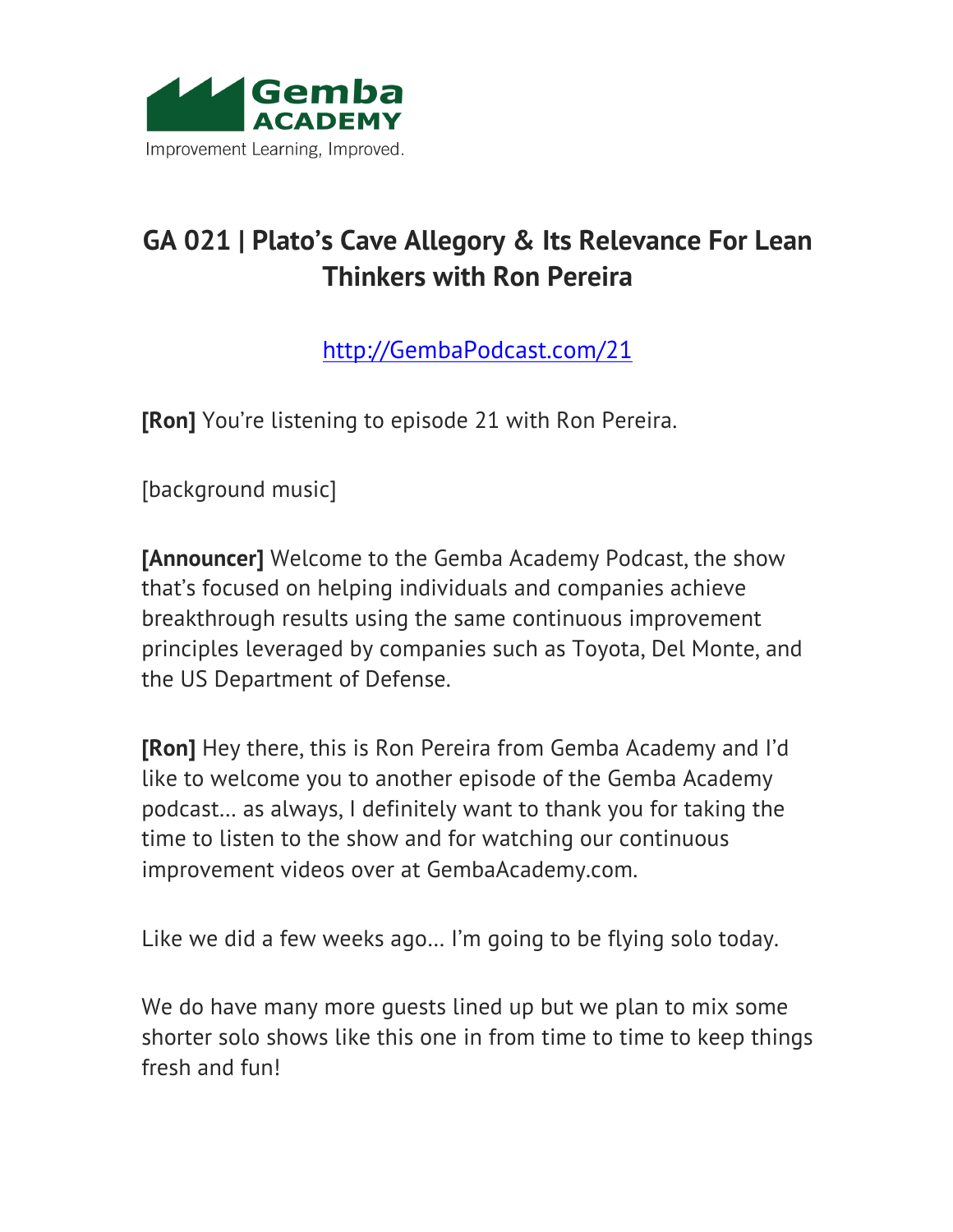Obviously, your feedback is very important to us so please let us know what you think of our approach to these podcasts… if you prefer one style over another or have new ideas please do me a huge favor and leave a comment at the bottom of the show notes for this episode which can be found at GembaPodcast.com/21. And that's 2-1 for twenty-one. So, GembaPodcast.com/21.

Now then, during this episode I do plan to get a little philosophical but don't worry… since the things we're going to explore are immediately applicable to any continuous improvement practitioner.

In fact, even if you're not a practitioner of continuous improvement I'm confident the lessons will resonate with you as well. So, let's get to the show.

[music transition]

**[Ron]** One of my passions in life is to learn new things. And while I definitely enjoy reading books focused on continuous improvement I also enjoy studying philosophy.

And what's even more interesting is the more I learn about people like Taiichi Ohno the more I realize their teaching is extremely rich with philosophical thought.

And for those that don't know Taichii Ohno is one of the chief architects of the Toyota Production System which is where the Lean Thinking concepts we know and love find their roots.

In any event, today I want to explore one of Plato's famous allegories since I see a tremendous relationship between it and the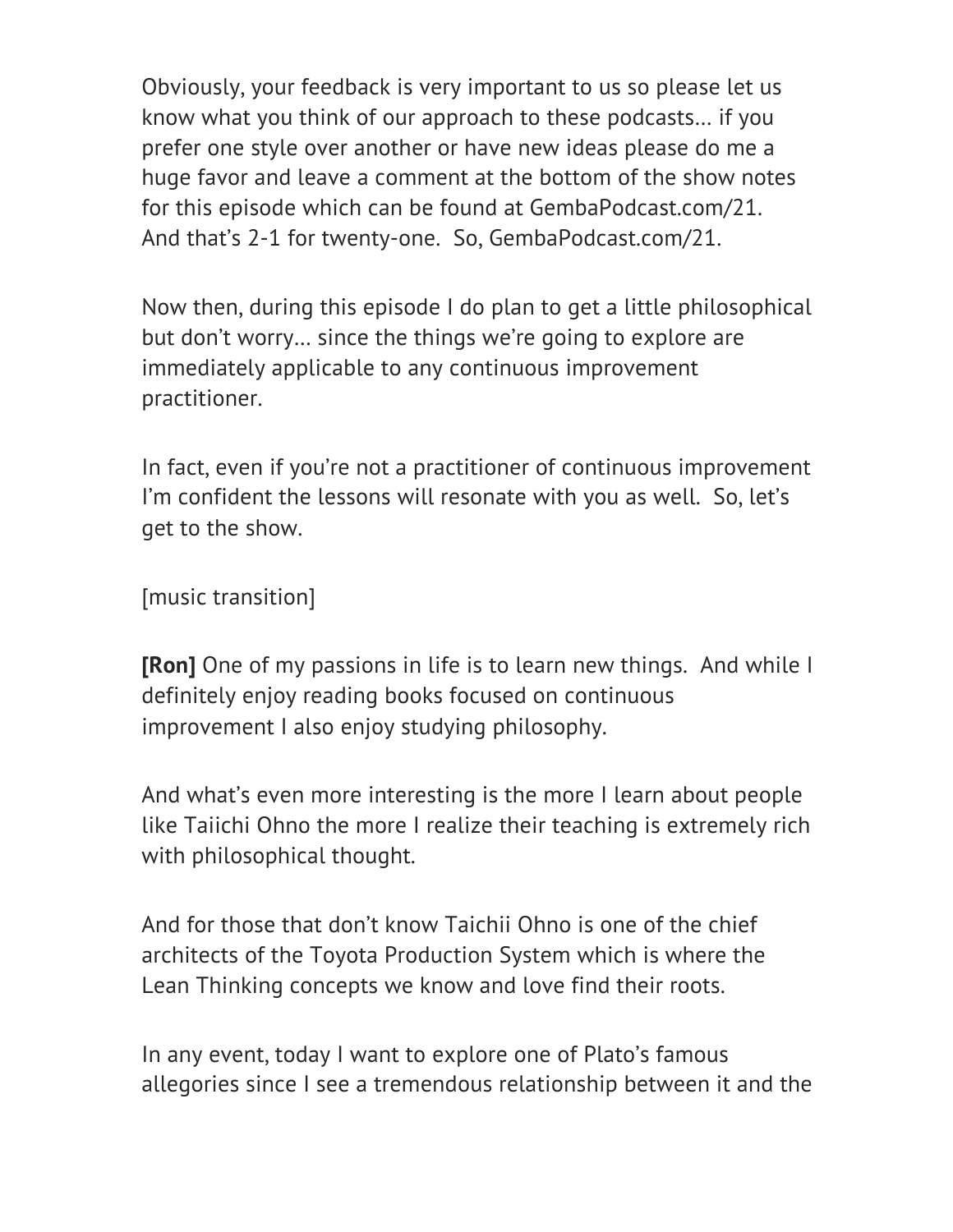many challenges we, as continuous improvement practitioners, face.

Now, this particular allegory is written as a dialogue between Plato's brother Glaucon and his mentor Socrates.

The gist of the allegory goes something like this.

Plato asks us to imagine a cave. Inside the cave are people bound by their feet and neck and, as a result, are only able to look straight ahead at the wall in front of them.

Behind these people are steep steps that have been cut through the cave and lead to the outside world.

Above these steps is a large crevice that's been cut into the cave wall where a large fire burns.

And, as a result of the light of this blazing fire, the prisoners can see their own shadows on the wall.

Next, we're told there's a walk way built in between the prisoners and the fire. You might imagine this walkway looking like a modern day mezzanine or catwalk built up around a factory.

The key to this walkway is that it's placed directly between the prisoners and the fire. Additionally, there's a wall on this walkway that people can walk behind without being seen similar to the way puppeteers work behind a wall.

And, as it turns out, people do in fact walk behind this wall while holding up various puppet like shapes and figures which, due to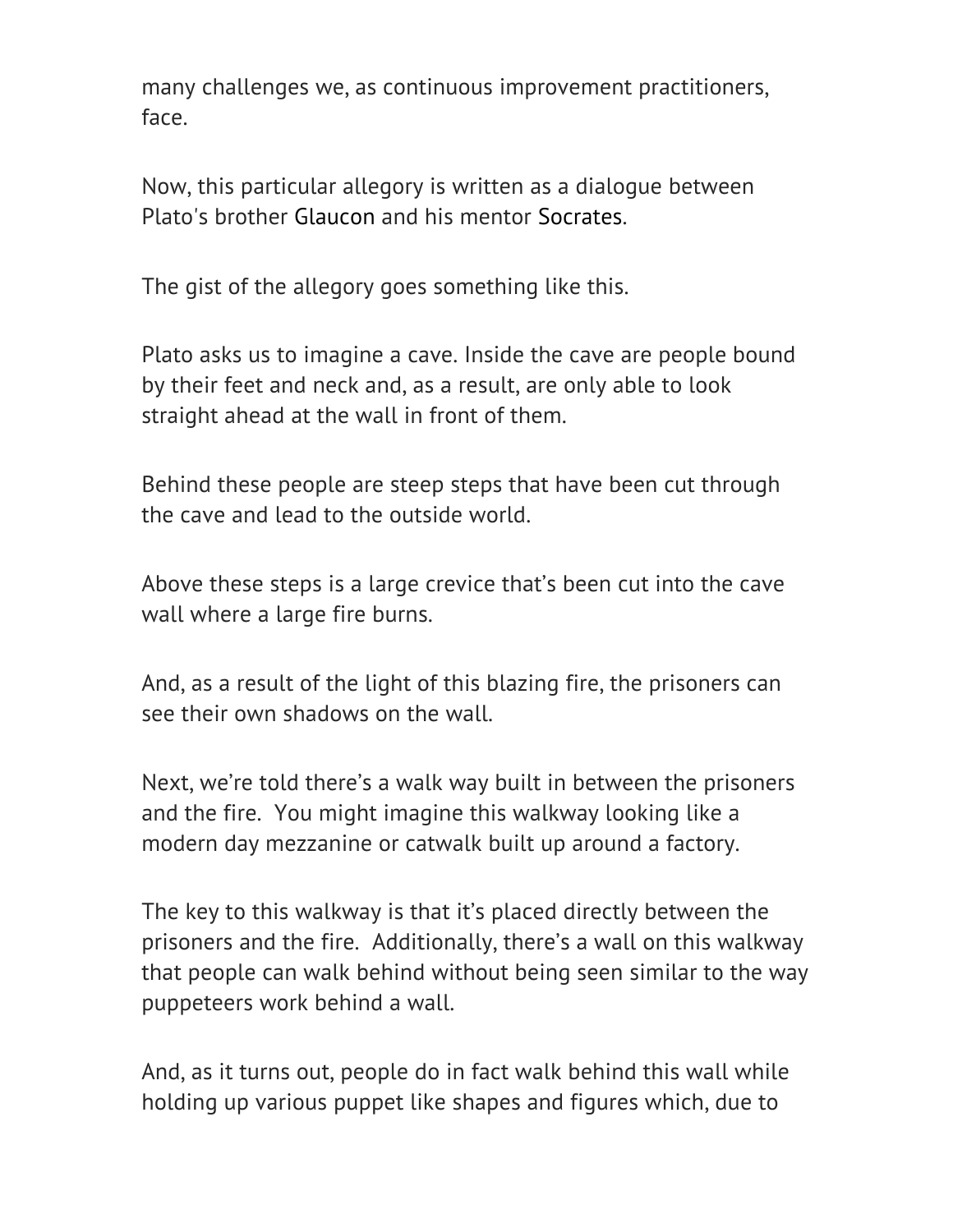the light of the fire, cast additional shadows on the wall. You can think of this as one of the first cinemas ever built!

When all combined these various shadows, along with the echo's of the people talking on the walkway, create the only reality these shackled prisoners have ever known.

In other words, the only thing these prisoners believe to be "real" are the shadows they see on the walls and the echoing voices of the people moving along the walkway.

And, to be fair, since these shadows are the only thing these cave inhabitants have ever seen who could really blame them?

At this point, Socrates asks Glaucon to imagine someone from the outside world entering the cave and unshackling one of the prisoners.

Initially, the now free person turns around and is immediately overwhelmed… he sees the steep steps, the incredible fire, the walkway, and the puppet like shapes being held up behind the wall.

The prisoner is now totally conflicted and struggles to make sense of what's actually true. In other words, the freed man wonders what's real… these new objects he's never seen or the familiar shadows on the wall?

At this point in the story we're told the person is then drug from the cave and forced to go outside.

And, as you can imagine, the bright light of the sun nearly blinds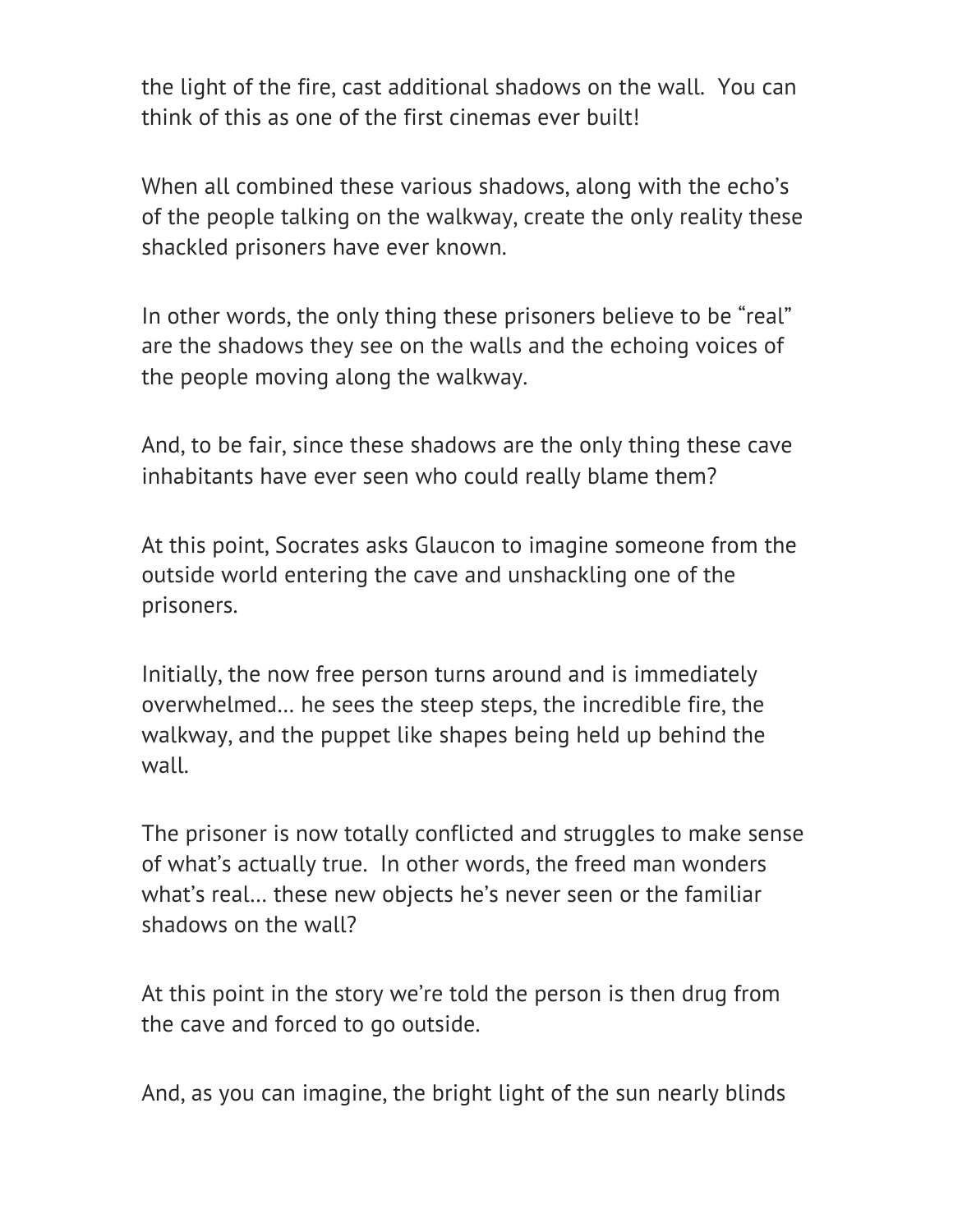the man… but, once his eyes adjust, the newly liberated person is completely overcome with emotion.

The freed man is now blown away and desperate to share this incredible news with his fellow cave dwellers… as such he goes back to the cave and attempts to explain this new amazing reality to the other shackled prisoners.

Sadly, the other inhabitants don't want to hear anything about some fantastic outside world.

You see, these people have grown comfortable with their life and don't appreciate this excited person's attempt to destroy the only reality they've ever known.

And, believe it or not, since the freed person now struggles to even recognize the old shadows on the wall the shackled prisoners actually mock him explaining how this new amazing world of his has actually caused him to lose his edge.

And, as incredible as it may seem, the shackled prisoners go so far as to warn the freed man that if he dare tries to release any of them they'll do everything in their power to kill him.

With all of this said, the story concludes with Socrates explaining to Glaucon, that the freed person must return to the cave in order to share their enlightenment with the shackled prisoners, even if it results in death.

So, let me ask you a few questions. As you move forward with your life – both personally and professionally – how many shadows are you mistaking for reality?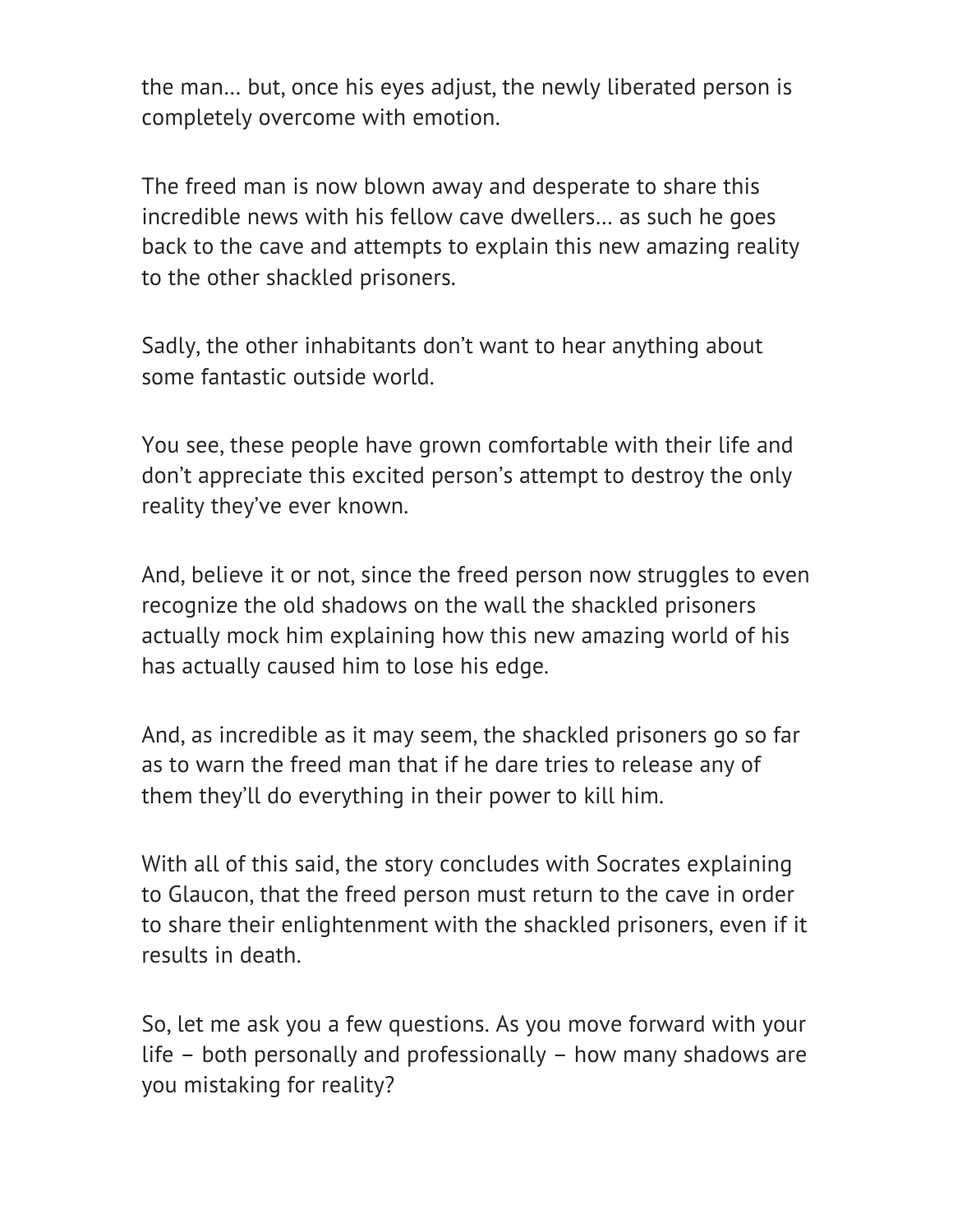And as it pertains to continuous improvement how many cave inhabitants are battling you as you attempt to unshackle them and show them a new, improved, reality?

Put another way, group think and attitudes like "this is the way we've always done it" and "you wouldn't understand… our business is different" may in fact be nothing more than shadows on the wall.

Our challenge as continuous improvement practitioners is to never stop learning or seeking better ways of working. Additionally, we should do everything in our power to enlighten as many people as we can with the good news that is continuous improvement.

And, if we do happen to encounter modern day cave dwellers who have never seen, or experienced, how powerful – and life changing – authentic lean thinking can be, we must be willing to unshackle them and drag them along even at the risk of being mocked and ridiculed.

And, while it won't be easy… imagine the incredible impact each of us can make if we're even mildly successful.

Again, thanks so much for listening to our podcast… I'd really like to hear your thoughts on this episode… so please head over to GembaPodcast.com/21 and scroll to the bottom of the post and leave a comment.

Specifically, I'm truly interested to hear your take on this famous allegory. I'd also love to know whether you've encountered socalled cave dwellers? Or perhaps you were once a cave dweller yourself and found a way to break free.